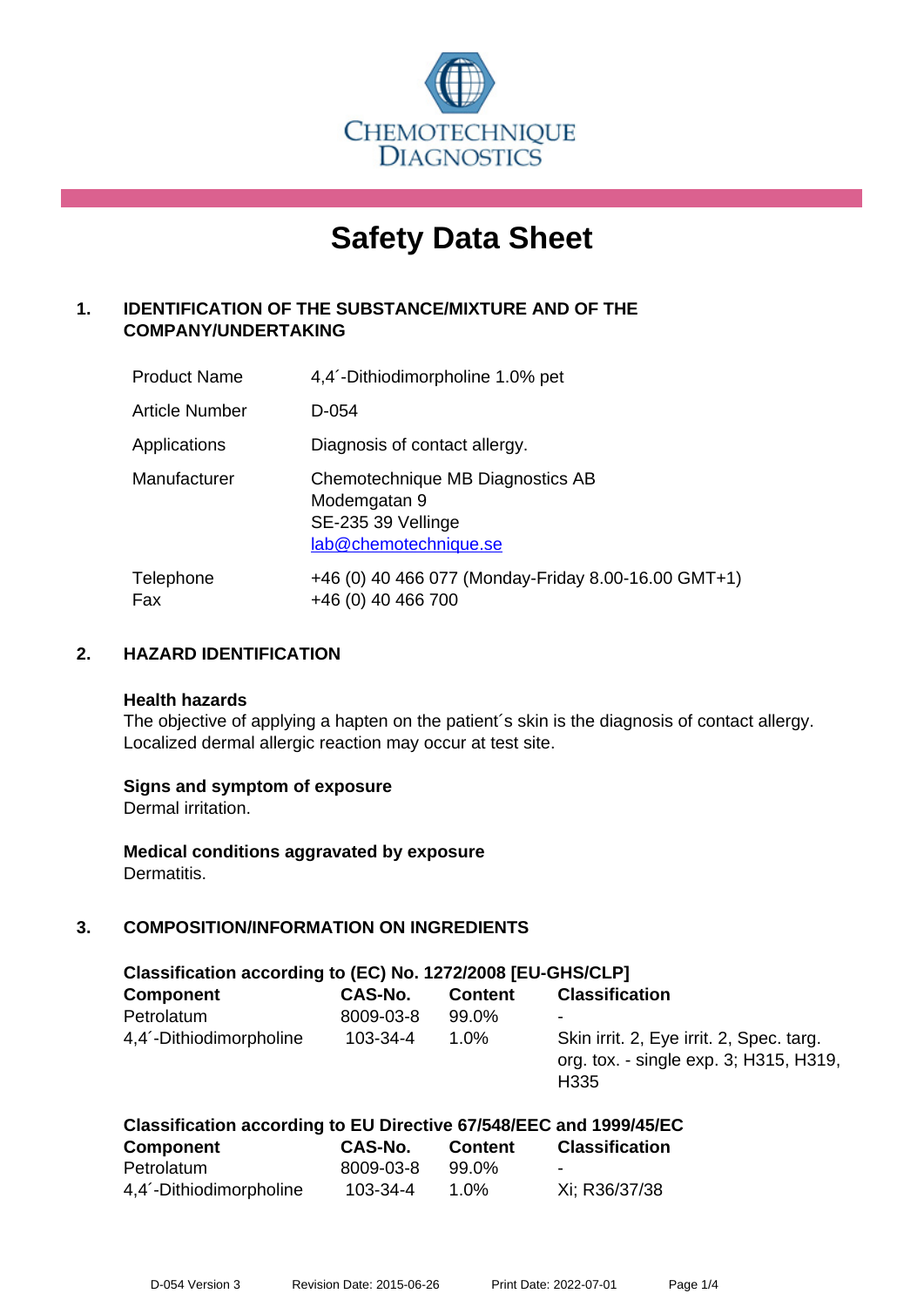## **4. FIRST AID MEASURES**

## **Emergency and first aid procedures**

Obtain medical attention.

# **5. FIRE-FIGHTING MEASURES\***

#### **Suitable extinguish media**

CO2, powder or water spray. Fight larger fires with water spray or alcohol resistant foam.

# **For safety reasons unsuitable extinguishing agents**

Water with full jet.

## **Special protective equipment for fire-fighters**

Wear self-contained respiratory protective device. Wear fully protective suit.

\*Data is shown for petrolatum only

## **6. ACCIDENTAL RELEASES MEASURES**

**Steps to be taken if material is released or spilled** Contain and place in a closed container.

## **7. HANDLING AND STORAGE**

**Precautions to be taken in handling and storage** Store dark at 5-8°C. Avoid extended exposure to light. FOR EXTERNAL USE ONLY.

# **8. EXPOSURE CONTROLS/PERSONAL PROTECTION**

**Respiratory protection** Not required.

**Ventilation** Local exhaust.

**Protective gloves** Disposal gloves.

#### **Eye protection** Not required with normal use.

## **Work/Hygienic practices**

Wash hands after each use.

## **9. PHYSICAL AND CHEMICAL PROPERTIES**

Odour **Odourless** 

Appearance Ivory White Semi-solid

Melting point\* 50-55° C Flash point\*  $>100^{\circ}$ C

Boiling point\* No data available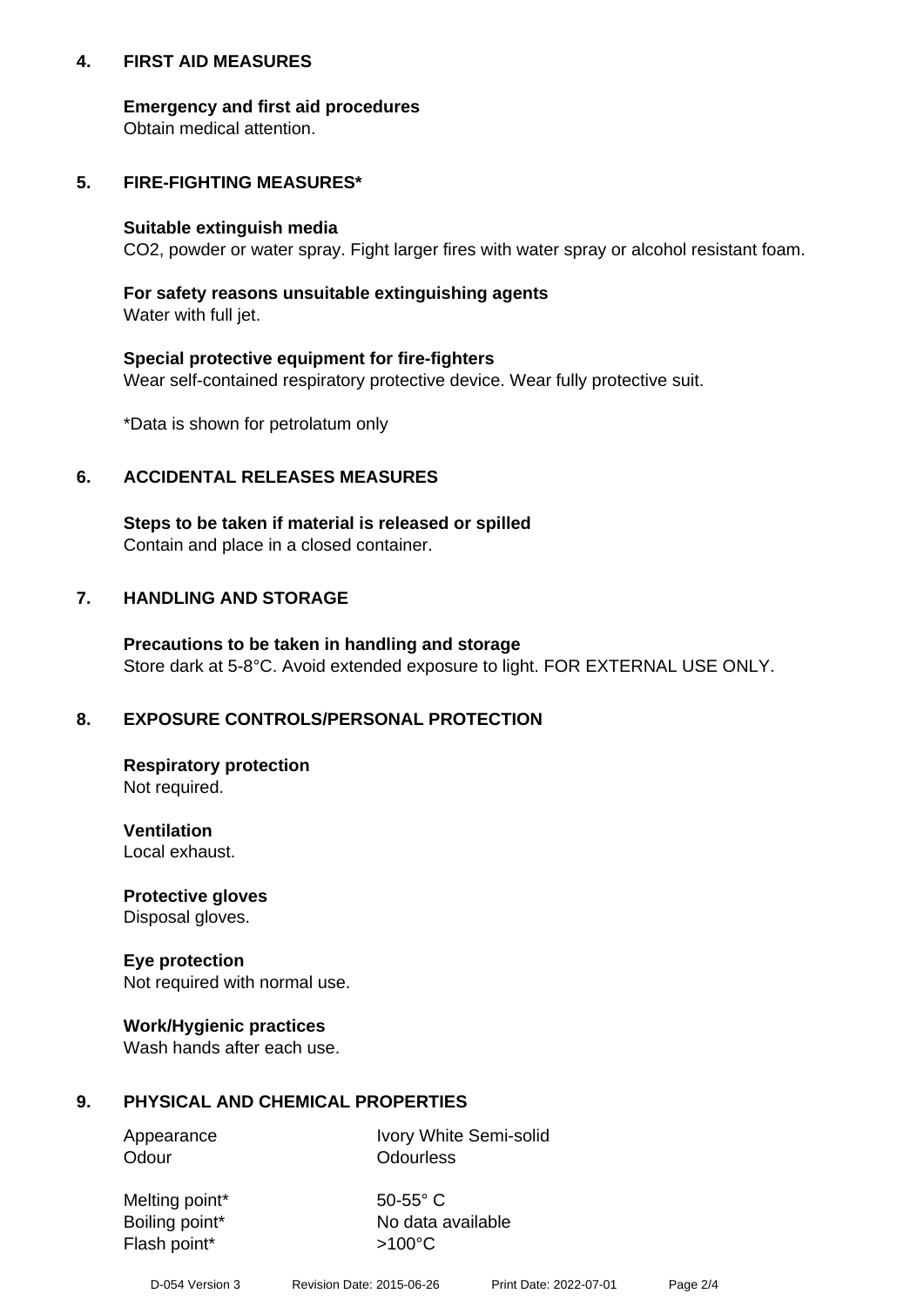Density\* No data available. Solubility in/Miscibility with Water\*

Self ignition\* Product does not self ignite. Danger of explosion\* Product does not present an explosion hazard. Insoluble

\*Data is shown for petrolatum only

# **10. STABILITY AND REACTIVITY**

#### **Incompability**

May react with strong oxidizing agents.

#### **Stability**

Stable at recommended storage conditions.

#### **Hazardous byproducts**

Combustion may generate CO, CO2 and other oxides.

**Hazardous polymerization**

Will not occur.

# **11. TOXICOLOGICAL INFORMATION**

No data available.

# **12. ECOLOGICAL INFORMATION**

No data available.

## **13. DISPOSAL CONSIDERATIONS**

#### **Waste disposal method**

Comply with federal, state/provincial and local regulation.

#### **14. TRANSPORT INFORMATION**

Not dangerous goods.

## **15. REGULATORY INFORMATION**

The classification is according to the latest editions of the EU lists, and extended by company and literature data.

#### **16. OTHER INFORMATION**

#### **Text of H-statements and R-phrases mentioned in Section 3**

| Skin irrit. 2<br>Eye irrit. 2<br>Spec. targ. org. tox. - single exp. 3 |                           | Skin irritation (Category 2)<br>Eye irritation (Category 2)<br>Specific target organ toxicity - single<br>exposure (Category 3) |          |
|------------------------------------------------------------------------|---------------------------|---------------------------------------------------------------------------------------------------------------------------------|----------|
| D-054 Version 3                                                        | Revision Date: 2015-06-26 | Print Date: 2022-07-01                                                                                                          | Page 3/4 |